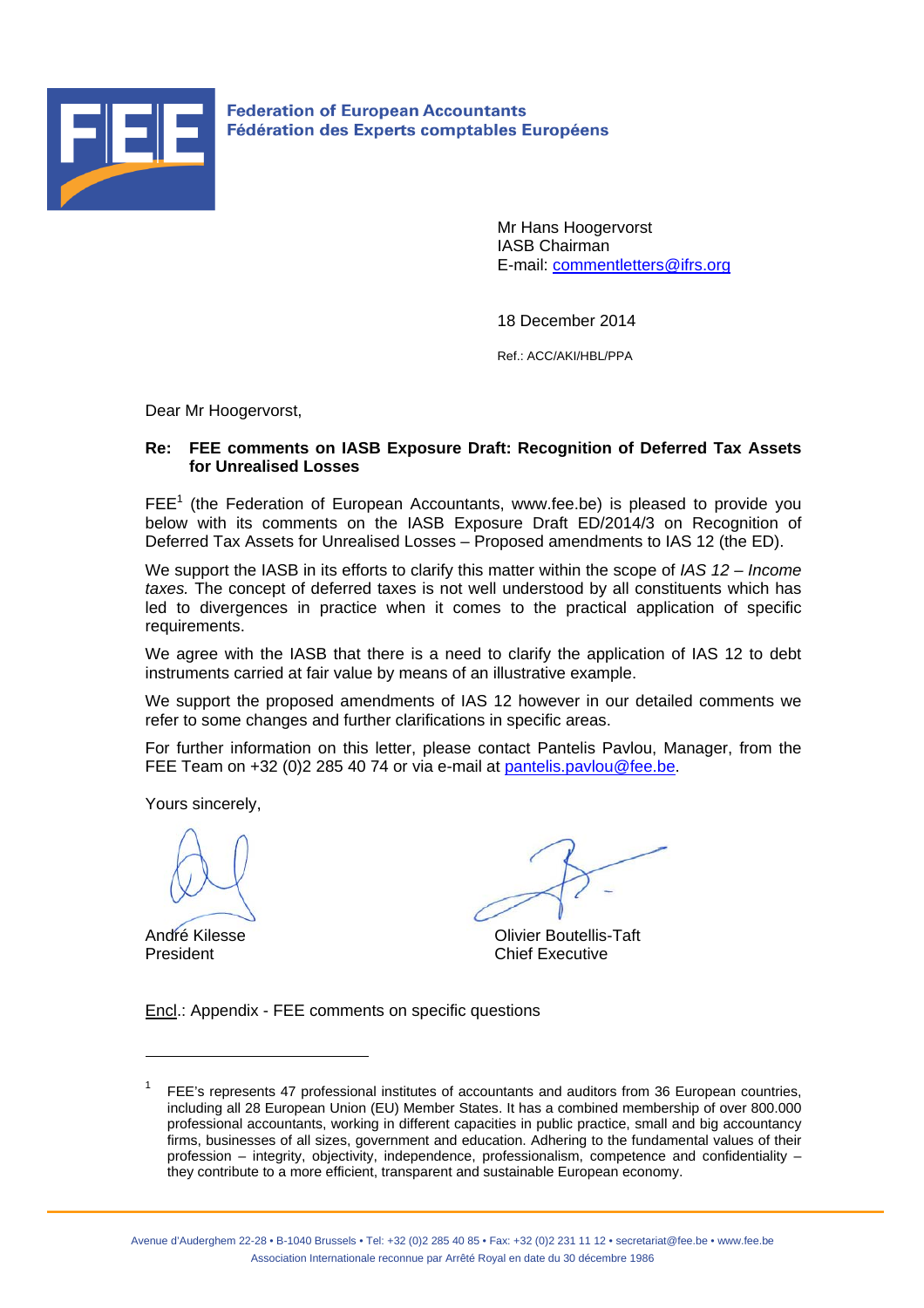

The IASB proposes to confirm that decreases in the carrying amount of a fixed-rate debt instrument for which the principal is paid on maturity give rise to a deductible temporary difference if this debt instrument is measured at fair value and if its tax base remains at cost. This applies irrespective of whether the debt instrument's holder expects to recover the carrying amount of the debt instrument by sale or by use, ie by holding it to maturity, or whether it is probable that the issuer will pay all the contractual cash flows.

Do you agree with the proposed amendment? Why or why not? If not, what alternative do you propose?

- (1) FEE believes that the clarification is helpful since it will address the diversity in practice on this issue resulting from the current lack of clarity.
- (2) Currently, many reporting entities consider that the decrease in the fair value of a fixed rate debt instrument which is measured at fair value (through the profit or loss or through the other comprehensive income  $(OCl)^2$ ) results in a deductible temporary difference when the tax base remains at cost. However, others believe that, to the extent that they expect to hold the instrument until maturity and collect all the cash flows, no deferred tax asset should be recognised as they do not expect to benefit from any tax savings.
- (3) The proposed illustration demonstrates why a deductible temporary difference exists irrespective of the holder's intention. It also explains the thought process leading to the recognition of deferred tax assets more clearly, with a first step that consists of identifying deductible temporary differences and a second separate step that consists of assessing whether future taxable profits will be sufficient for the deferred tax assets recovery.

# **Question 2 - Recovering an asset for more than its carrying amount**

The IASB proposes to clarify the extent to which an entity's estimate of future taxable profit (paragraph 29) includes amounts from recovering assets for more than their carrying amounts.

Do you agree with the proposed amendment? Why or why not? If not, what alternative do you propose?

(4) We support the addition of paragraph 29A.

 $\overline{a}$ 

(5) However, we suggest that the second half of the paragraph should be omitted from the final standard. This would avoid the risk of departing from the principle-based standard to prescribing specific rules. In addition, omitting this section would mitigate the risk of misinterpretation of the requirements set our earlier in the paragraph.

<sup>2</sup> In accordance with IAS39 the classification refers to: "Available for sale" classification category. In accordance with IFRS 9 the classification refers to: "Financial Assets measured at Fair Value through OCI".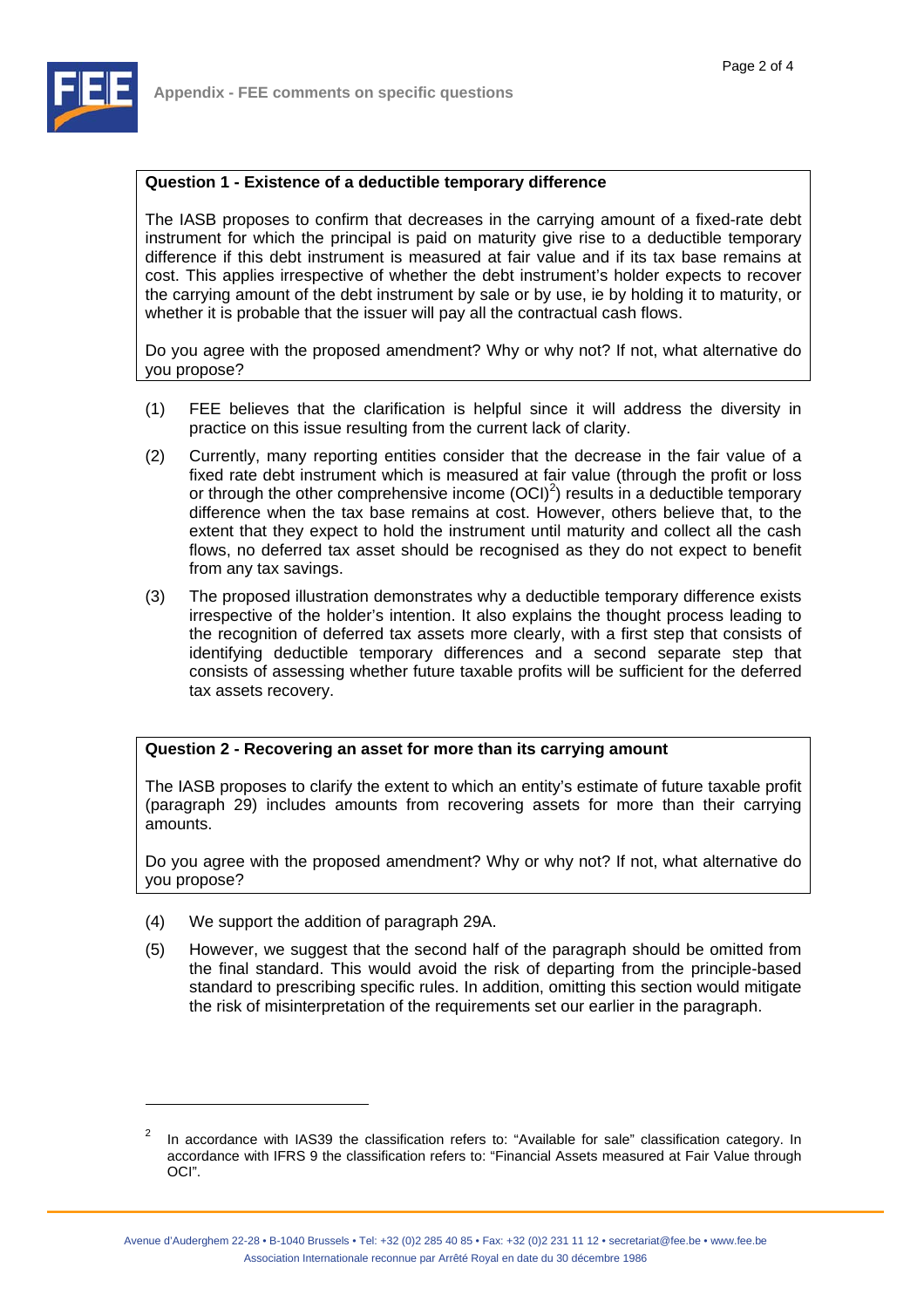

(6) We suggest the following drafting changes to paragraph 29A:

"29A Estimating taxable profit in future periods (see paragraph 29(a)) requires assessing whether and to what extent it is probable that the assets of the entity will be recovered for more than their carrying amount. An entity considers all relevant facts and circumstances when making this assessment. Recovery of an asset for more than its carrying amount is unlikely to be probable if, for example, it was recently impaired. Conversely, recovery of an asset for more than its carrying amount is likely to be probable, if, for example, it is measured at cost and used in a profitable operation."

### **Question 3 - Probable future taxable profit against which deductible temporary differences are assessed for utilisation**

The IASB proposes to clarify that an entity's estimate of future taxable profit (paragraph 29) excludes tax deductions resulting from the reversal of deductible temporary differences.

Do you agree with the proposed amendment? Why or why not? If not, what alternative do you propose?

- (7) We agree that it is necessary to clarify how to determine the estimate of future taxable profits to be used in assessing recoverability of deferred tax assets. As such we agree with the clarification in paragraph 29(i) of the ED.
- (8) However we believe that this paragraph could be enhanced by an example illustrating clearly how to determine the taxable profit, and focus simply on the effect of a single asset on taxable profit. We would propose continuing the example used to illustrate paragraph 26(d) and demonstrate the effect of the reversal of the deductible temporary difference on taxable profit under the sale and hold until maturity scenario.
- (9) Furthermore, to present a comprehensive example, we believe that paragraph 29(i) should also specify that the entity must also exclude the reversal of taxable temporary differences, as mentioned in paragraph IE34.

#### **Question 4 - Combined versus separate assessment**

The IASB proposes to clarify that an entity assesses whether to recognise the tax effect of a deductible temporary difference as a deferred tax asset in combination with other deferred tax assets. If tax law restricts the utilisation of tax losses so that an entity can only deduct tax losses against income of a specified type or specified types (eg if it can deduct capital losses only against capital gains), the entity must still assess a deferred tax asset in combination with other deferred tax assets, but only with deferred tax assets of the appropriate type.

Do you agree with the proposed amendment? Why or why not? If not, what alternative do you propose?

(10) We agree with the proposed amendments.